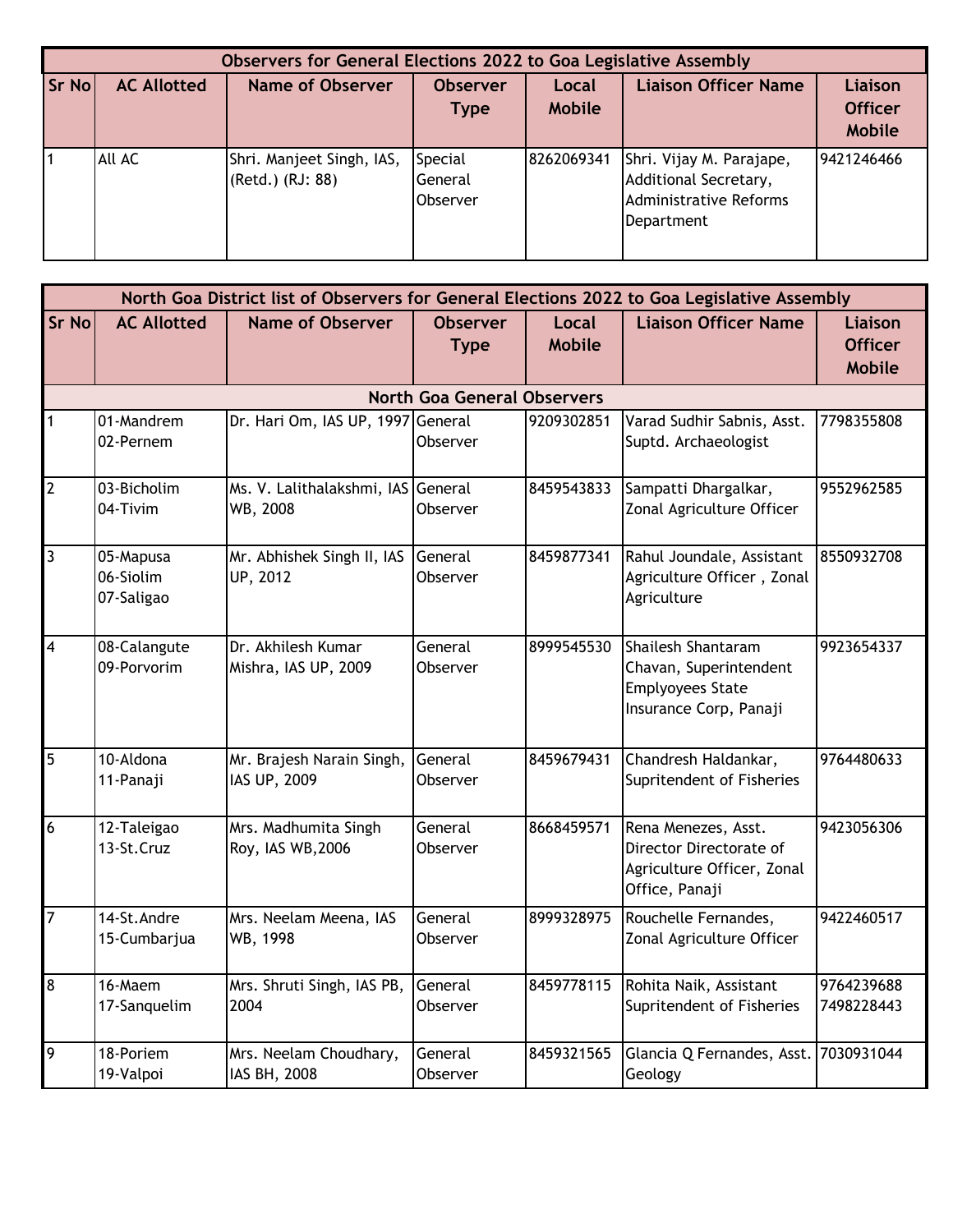|                         |                                                                                                                                        |                                      |                                   |                        | North Goa District list of Observers for General Elections 2022 to Goa Legislative Assembly |                                                   |
|-------------------------|----------------------------------------------------------------------------------------------------------------------------------------|--------------------------------------|-----------------------------------|------------------------|---------------------------------------------------------------------------------------------|---------------------------------------------------|
| Sr No                   | <b>AC Allotted</b>                                                                                                                     | <b>Name of Observer</b>              | <b>Observer</b><br><b>Type</b>    | Local<br><b>Mobile</b> | <b>Liaison Officer Name</b>                                                                 | <b>Liaison</b><br><b>Officer</b><br><b>Mobile</b> |
|                         |                                                                                                                                        |                                      | North Goa Expenditure Observer    |                        |                                                                                             |                                                   |
| 1                       | 01-Mandrem<br>02-Pernem<br>03-Bicholim<br>04-Tivim<br>05-Mapusa                                                                        | Aprajita Sharma,<br>IP&TAFS, 1995    | Expenditure<br>Observer           | 9209315021             | Geeta Joshi, Planning<br><b>Officer</b>                                                     | 9421881144                                        |
| $\overline{2}$          | 06-Siolim,<br>07-Saliga,<br>08-Calangute,<br>09-Porvorim<br>10-Aldona                                                                  | Meetu Agarwal, IRS, 2010 Expenditure | Observer                          | 9209307691             | Aakash Sakhardhande,<br>Labour Welfare Officer-I                                            | 9423885329                                        |
| $\overline{3}$          | 11-Panaji,<br>12-Taleigao<br>13-St. Cruz<br>14-St. Andre<br>15-Cumbarjua                                                               | Vrunda Desai, IRS, 2003              | Expenditure<br>Observer           | 9209311792             | Subhada Prabhudessai,<br>Labour Welfare Officer-I                                           | 7038122589                                        |
| $\overline{\mathbf{4}}$ | 16-Maem<br>17-Sanquelim<br>18-Poriem<br>19-Valpoi                                                                                      | Aparajita Rai, IRAS, 2011            | Expenditure<br>Observer           | 7620631910             | Ranjana Malik, Information 8552866340<br>Assistant                                          |                                                   |
|                         |                                                                                                                                        |                                      | <b>North Goa Police Observers</b> |                        |                                                                                             |                                                   |
|                         | 01-Mandrem<br>02-Pernem<br>03-Bicholim<br>04-Tivim<br>05-Mapusa<br>06-Siolim<br>07-Saligao<br>08-Calangute<br>09-Porvorim<br>10-Aldona | Mrs. Violet Baruah, IPS<br>AM, 2004  | Police<br>Observer                | 9021768497             | Narayan Chimulkar                                                                           | 7875756122                                        |
| $\overline{2}$          | 11-Panaji<br>12-Taleigao<br>13-St.Cruz<br>14-St.Andre<br>15-Cumbarjua<br>16-Maem<br>17-Sanquelim<br>18-Poriem<br>19-Valpoi             | Mrs. S.Parimala, IPS RJ,<br>2004     | Police<br>Observer                | 9021717267             | Radesh Ramnathkar                                                                           | 8411972046                                        |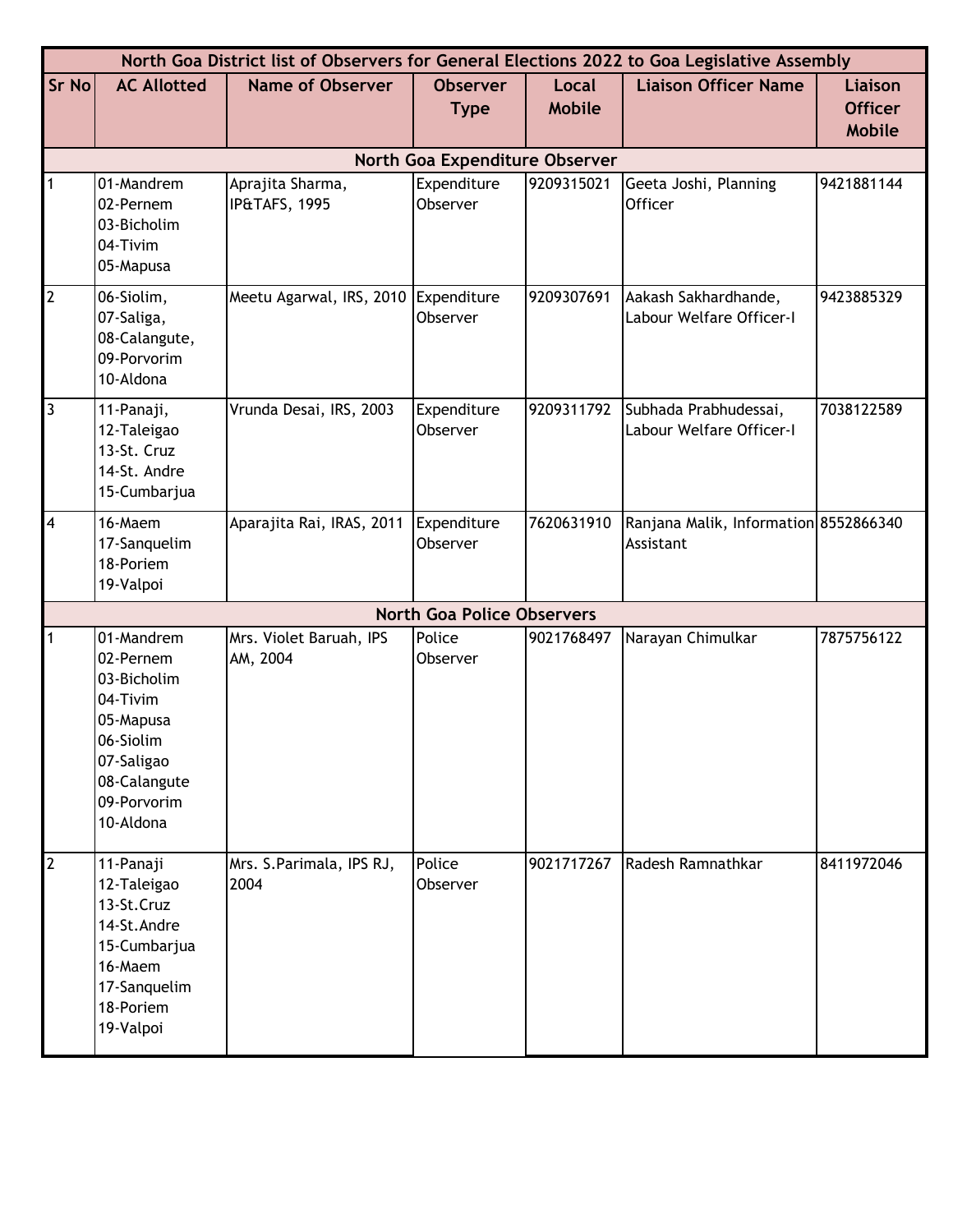|                |                                                                  |                                                   |                                    |                        | South Goa District list of Observers for General Elections 2022 to Goa Legislative Assembly |                                            |
|----------------|------------------------------------------------------------------|---------------------------------------------------|------------------------------------|------------------------|---------------------------------------------------------------------------------------------|--------------------------------------------|
| Sr No          | <b>AC Allotted</b>                                               | <b>Name of Observer</b>                           | <b>Observer</b><br><b>Type</b>     | Local<br><b>Mobile</b> | <b>Liaison Officer Name</b>                                                                 | Liaison<br><b>Officer</b><br><b>Mobile</b> |
|                |                                                                  |                                                   | <b>South Goa General Observers</b> |                        |                                                                                             |                                            |
| $\vert$ 1      | 20-Priol<br>21-Ponda                                             | Mrs. Parampal Kaur<br>Sidhu, IAS PB, 2011         | General<br>Observer                | 8766596159             | Sangita Naik                                                                                | 9096756754                                 |
| $\overline{2}$ | 22-Shiroda<br>23-Marcaim                                         | Mrs. Athel O. Lotha, IAS<br>NL, 2010              | General<br>Observer                | 8767948339             | Jovita Sequiera                                                                             | 9765509430                                 |
| $\boxed{3}$    | 24-Mormugao<br>25-Vasco-da-<br>Gama                              | Ms. C. Indhumathy IAS<br>UP, 2012                 | General<br>Observer                | 8767412073             | <b>Mabel Rodrigues</b>                                                                      | 9822180814                                 |
| $\overline{A}$ | 26-Dabolim<br>27-Cortalim                                        | Mrs. N. Vijay Lakakshmi,<br>IAS BH, 1995          | General<br>Observer                | 8830196703             | Lucy Colaco                                                                                 | 9822386574                                 |
| 5              | 28-Nuvem<br>29-Curtorim                                          | Mrs.G. Jaya Lakshmi, IAS<br>AP, 1995              | General<br>Observer                | 8767727685             | Safira P M e D'Souza                                                                        | 9923497012                                 |
| 6              | 30-Fatorda<br>31-Margao                                          | G. Rekha Rani,                                    | General<br>Observer                | 9209294347             | Jorge Fonseca                                                                               | 9370285500/9<br>822150994                  |
| 7              | 32-Benaulim<br>33-Navelim                                        | Mrs. A. Vani Prasad, IAS<br>TG, 1995              | General<br>Observer                | 9209299871             | Ponita Pereira                                                                              | 8411009367/<br>7030420012                  |
| 8              | 34-Cuncoim<br>35-Velim                                           | Mrs. Gurpreet Kaur Sapra, General<br>IAS PB, 2005 | Observer                           | 8080537738             | Rashmi Shirodkar                                                                            | 9325638215                                 |
| 9              | 36-Quepem<br>37-Curchorem                                        | Ms. Mansi Nimbhal, IAS<br>OR, 2010                | General<br>Observer                | 9209101170             | Milan Gaonkar                                                                               | 8698347204                                 |
| 10             | 38-Sanvordem<br>39-Sanguem                                       | Mr. Vivek, IAS UP, 2009                           | General<br>Observer                | 9209298087             | Hrishikesh Pawar                                                                            | 9922641059                                 |
| 11             | 40-Canacona                                                      | Mrs. Manisha Sentiya, IAS<br>MP, 2013             | General<br>Observer                | 8766579814             | Vaibhavi V. Dessai                                                                          | 7350368364                                 |
|                |                                                                  |                                                   | South Goa Expenditure Observer     |                        |                                                                                             |                                            |
|                | 20-Priol<br>21-Ponda<br>22-Siroda<br>23-Marcaim                  | Neeju Gupta, IRS, 2009                            | Expenditure<br>Observer            | 8459192894             | Kameshwari R. Raikar                                                                        | 7350816054                                 |
| $\overline{2}$ | 24-Mormugao<br>25-Vasco-da-<br>Gama<br>26-Dabolim<br>27-Cortalim | Minu Shukla Pathak,<br>IRS(C&CE), 2009            | Expenditure<br>Observer            | 8668918900             | Malini Mishal                                                                               | 9850455217                                 |
| $\overline{3}$ | 28-Nuvem<br>29-Curtorim<br>30-Fatorda<br>31-Margao               | Julia Mohapatra,<br>IP&TAFS, 1995                 | Expenditure<br>Observer            | 8767406385             | Anuradha Sarang                                                                             | 9823772590                                 |
| $\overline{4}$ | 32-Benaulim<br>33-Navelim<br>34-Cuncolim<br>35-Velim             | Swati Chulet, IRAS, 2009                          | Expenditure<br>Observer            | 8767945764             | Shilpa S. Ballikar                                                                          | 9822154136                                 |